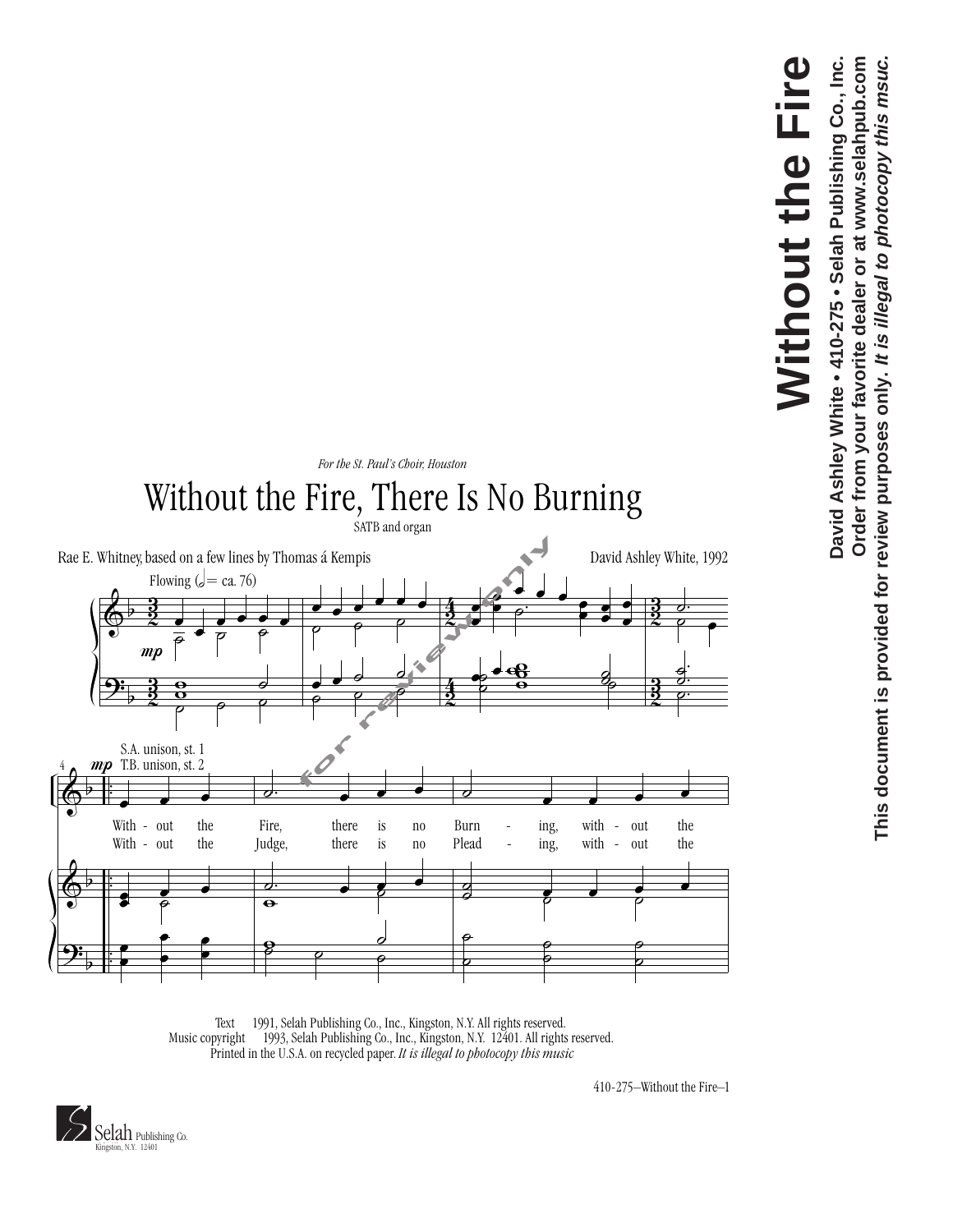





2–Without the Fire–410-275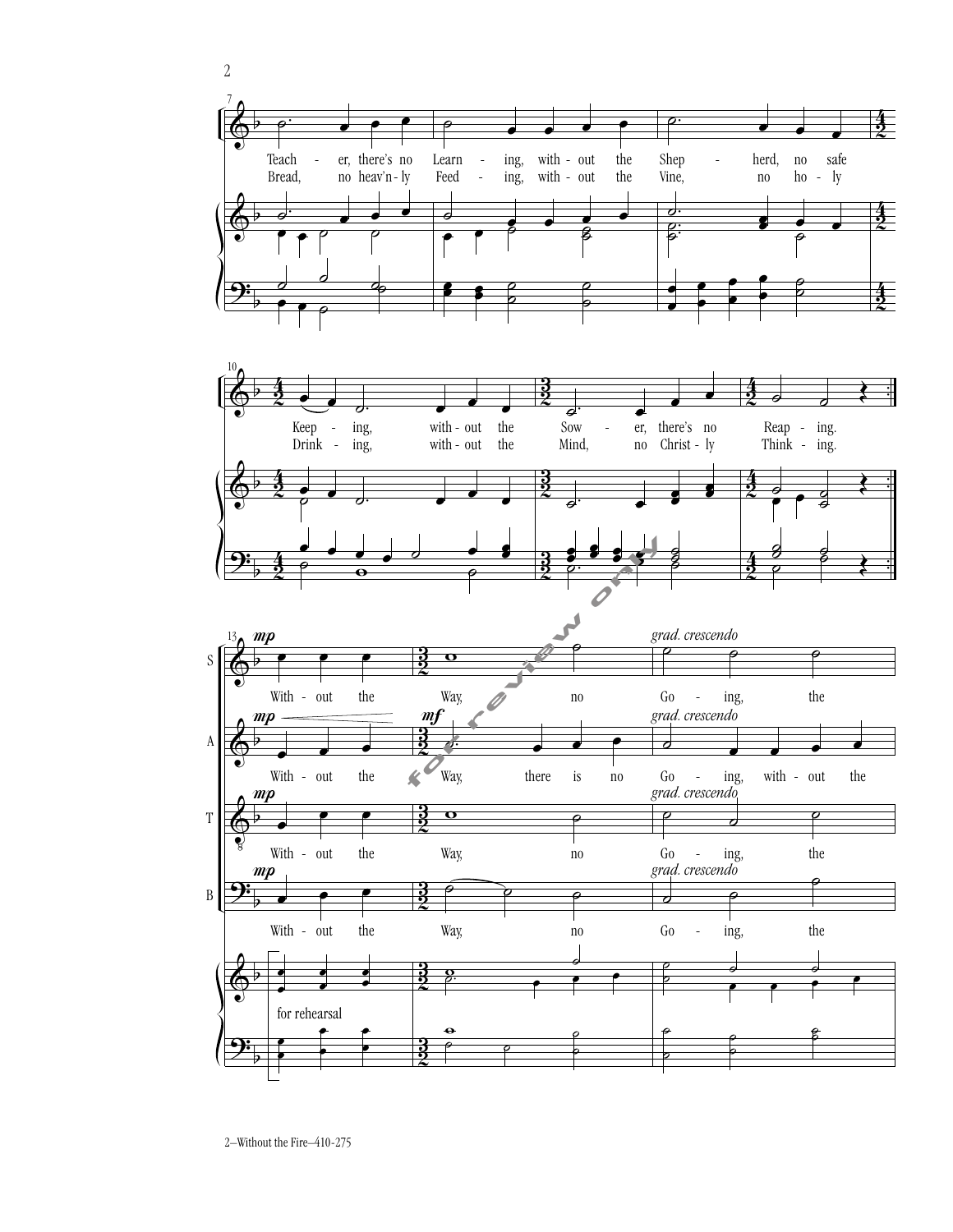

410-275–Without the Fire–3

3